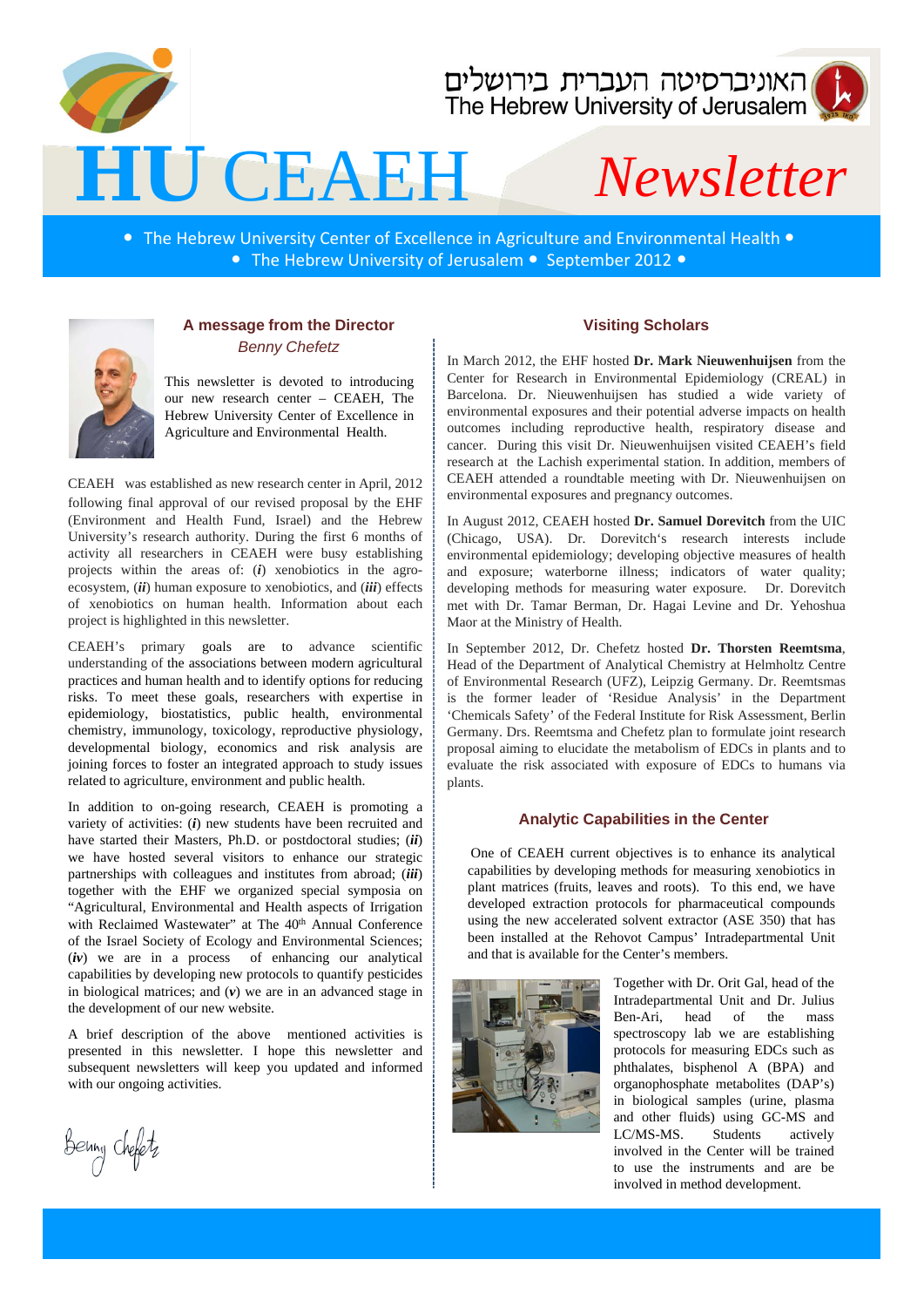*Newsletter*



האוניברסיטה העברית בירושלים The Hebrew University of Jerusalem

The Hebrew University Center of Excellence in Agriculture and Environmental Health  $\bullet$ • The Hebrew University of Jerusalem • September 2012 •

### **Project Updates**



**Project #1: Xenobiotics originating from reclaimed wastewater: Uptake by crops and exposure assessment. PI, Benny Chefetz**

In this project we aim to elucidate the mechanisms controlling the uptake and translocation of organic pollutants by crops and to evaluate the exposure of the Israeli population to these chemicals via food consumption. To accomplish these goals, we have started plant uptake experiments on different plants having edible roots, leaves or fruits using different soils and wastewater qualities. Experiments are being conducted in a controlled greenhouse and in a lysimeter station. Tomer Malchi, a M.Sc. student and Myah Goldstein, a PhD student have joined CEAEH and are working in this project as part of their theses.

#### **Project #2: Bioaccumulation of EDCs by dairy cows via consumption of crops irrigated with reclaimed wastewater PI, Zvi Roth**

Low-quality reclaimed wastewater is used in irrigating crops used for feeding dairy cattle. The possibility of EDC's accumulating in tissues and products that are then consumed by humans, means that beef and dairy products may be a source of exposure to EDC's in humans. In this project our objective is to identify relationships between crop contamination and contamination of dairy food products (meat and milk). We have started using in vitro and in vivo animal model in order clarify the risk associated with EDCs exposure on both livestock and humans. Dorit Kalo is the PhD student conducting the experiments.



**Project #3: Carbamazepine levels among healthy Israeli population PIs, Ora Paltiel and Yehoshua Maor**

The main goal of this project is to evaluate people's exposure to carbamazepine via the consumption of vegetables irrigated with reclaimed wastewater. To accomplish this goal we will recruit volunteers who will, over a 10 day period, consumed standardized daily portions of vegetables provided by farmers who grow crops irrigated with reclaimed wastewater. We are currently conducting experiments with dairy cows from project #2. This will enable us to determine the limits of detection and quantitation of carbamazepine in different biological matrices (e.g., plasma and urine). The results will inform the measurement among human volunteers. Yehoshua Maor is a postdoctoral fellow coordinating CEAEH and also a co-PI in this project.

#### **Project #4: : Exposure of Israeli children to pesticides via food consumption PI, Orly Manor**

This project addresses the public health implications of dietary exposures to agricultural pesticides among Israeli children. Data from a nutrition survey will be paired with data from pesticide monitoring programs of the Israeli Ministries of Health and Agriculture. The result will be a portfolio of concentrations of individual pesticide concentrations within food items and dietary patterns as a whole. Currently, statistical analysis on the data sets is underway. Recipes for calibration of individual food items within mixed dishes are being finalized and the platform for linking pesticide residue and dietary data has begun. Shirra Freeman is a postdoctoral fellow conducting the activities in this project.



#### **Project #5: The exposure of pregnant women and their offspring to EDCs and associations with fetal growth and development of reproductive organs**

#### **PIs, Ronit Calderon and Tamar Berman**

This project evaluates intrauterine exposures to phthalates, bisphenol A (BPA), Genistein, and organophosphates (OPs). We further aim to estimate the possible anti-androgenic or estrogenic-like effects of these exposures and to evaluate the association of intrauterine exposure to OPs with birth outcomes. Our study population includes pregnant women and their offspring who will be followed from first trimester through delivery. Exposure assessment will include urine samples in the first trimester and for a subset, amniotic fluid in the second trimester. During the first 48 postnatal hours, the study's neonatologists will examine the newborn, evaluate neonatal reflexes and features of the genitourinary tract (including the anogenital distance). Ela Ein-Mor has joined CEAEH as a PhD. student in this project. Data collection has just begun.

#### **Project #6: Pesticide exposure and endocrine health outcomes in Palestinian and Israeli males PIs, Hagai Levine and Jeremy D. Kark**

In this project we aim to evaluate organophosphate exposure and its determinants among Israeli and Palestinian men and to determine the association with male hormones levels. To accomplish these goals we will use a population-based cross-sectional sample of Jerusalem residents, examined in 2004-2008. Urine samples taken from males aged 25-49 will be examined for 6 organophosphate metabolite levels in the collaborating lab and blood samples will be tested for hormone levels at Hadassah. We are currently in the process of signing a contract and preparing the samples for shipment to Germany. We have recently published a paper on Trends in Reproductive Health in Israel which serves to strengthen and focus the need for the current project.